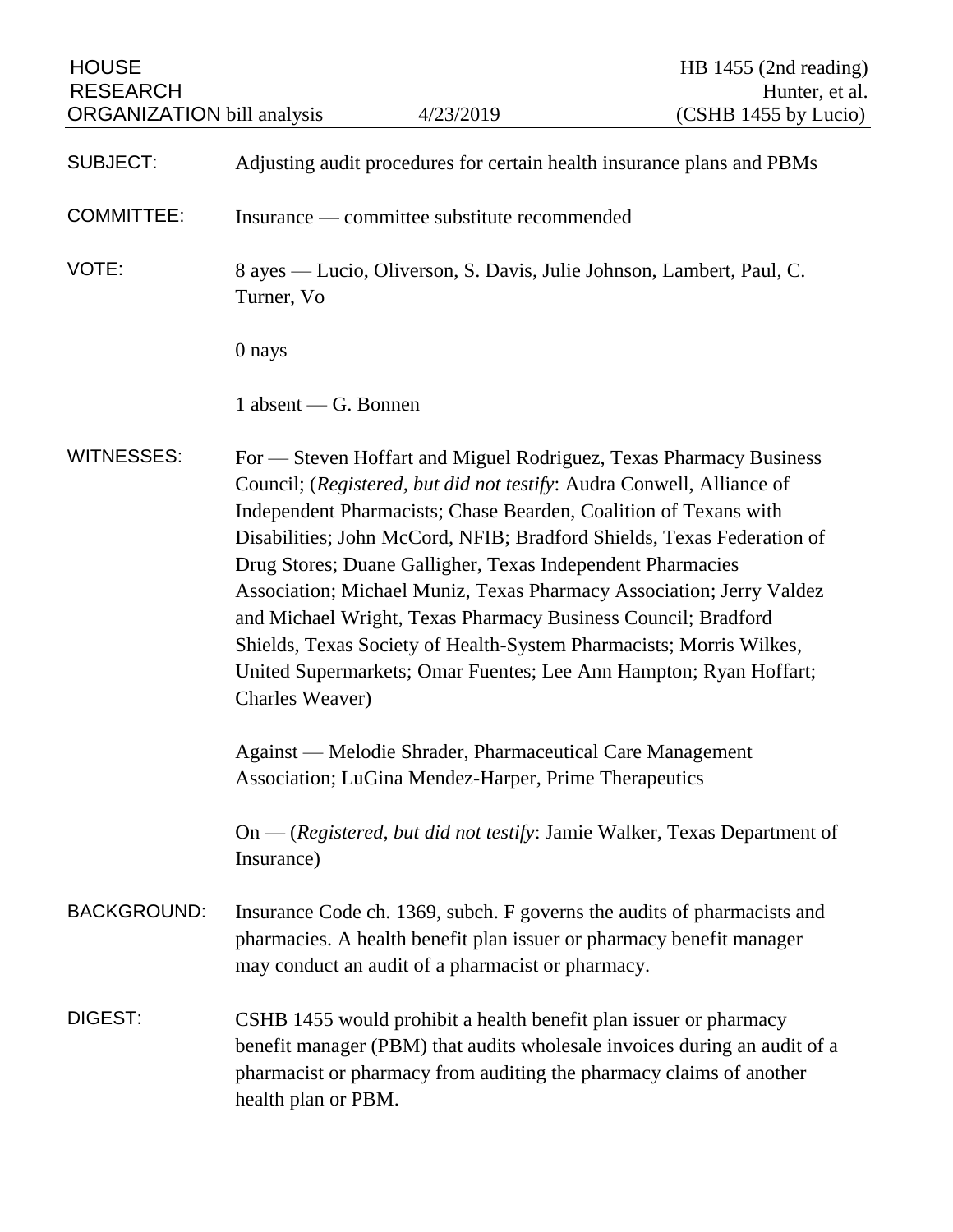## HB 1455 House Research Organization page 2

The bill would require a health insurance company or PBM to reverse a finding of a discrepancy in its audit if:

- the National Drug Code (NDC) for the dispensed drug was in a quantity that was a subunit or multiple of the drug purchased by the pharmacist or pharmacy as supported by a wholesale invoice;
- the pharmacist or pharmacy dispensed the correct quantity of the drug according to the prescription; and
- the dispensed drug shared all but the last two digits of the drug's NDC reflected on the supplier invoice.

Under the bill, a health insurance company or PBM would have to accept certain documents as evidence to support the validity of a pharmacy claim relating to a dispensed drug. These documents would include reports required by any state board or agency and copies of validated supplier invoices in the pharmacist's or pharmacy's possession, including:

- supplier invoices issued before the date the drug was dispensed and not earlier than 60 days before the first day of the audit period; and
- invoices and any supporting documents from any supplier authorized to transfer ownership of the drug acquired by the pharmacist or pharmacy.

By the fifth business day after the pharmacist or pharmacy made a request, the health insurance company or PBM would have to provide any supporting documents the pharmacist's or pharmacy's suppliers provided to them.

The bill would take effect September 1, 2019, and would apply to an audit conducted on or after that date.

**SUPPORTERS** SAY: CSHB 1455 would help to ensure fairness in the auditing process of pharmacies and pharmacists. Pharmacy benefit managers (PBMs) are increasingly auditing pharmacy invoices for purchases from drug wholesalers. These audits can financially penalize audited pharmacies for